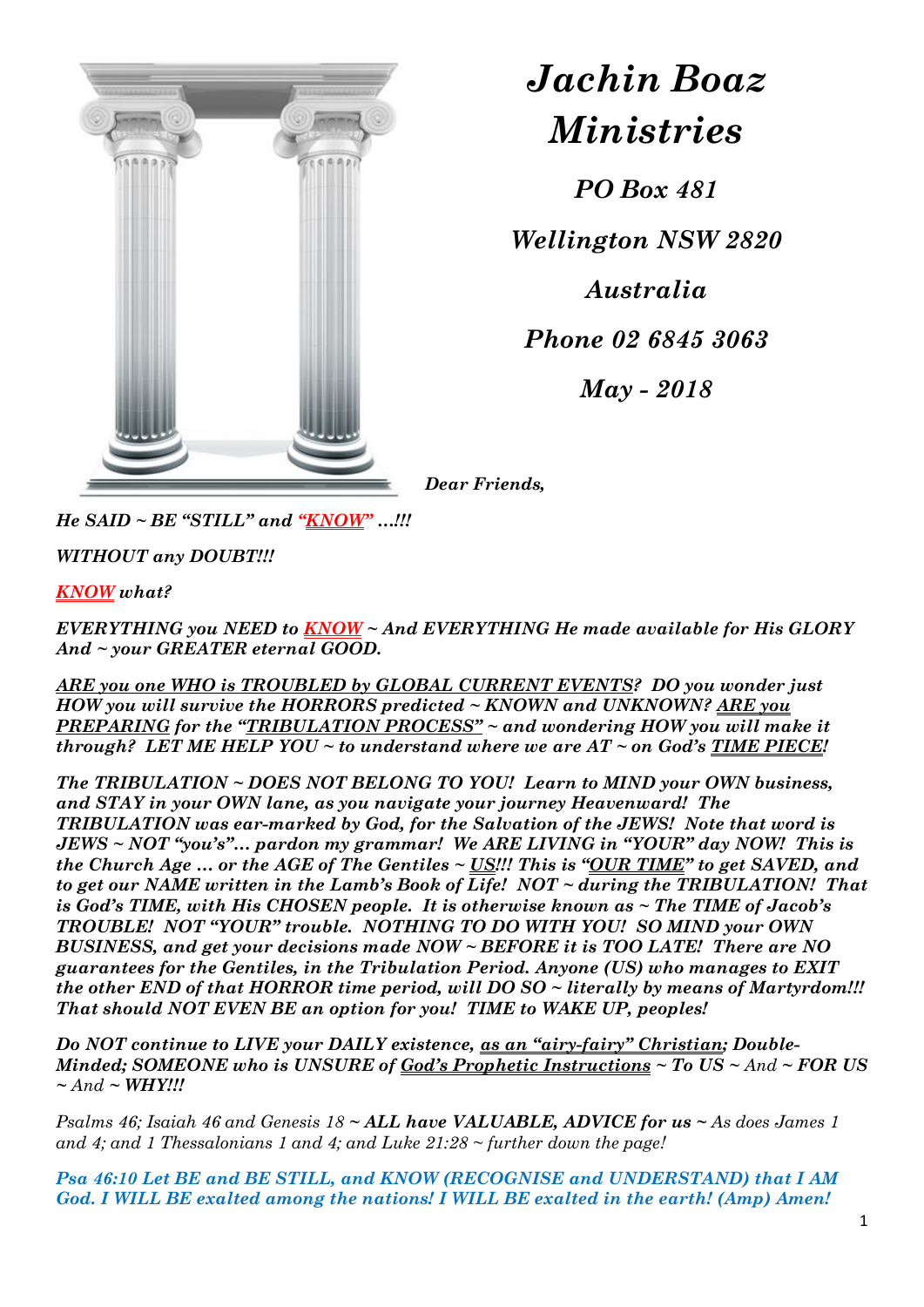*Isa 46:9 [Earnestly] REMEMBER the FORMER things, [WHICH I DID] of old; for I AM God, and there is NO ONE ELSE; I AM God, and there is NONE like Me, Isa 46:10 DECLARING The END and The RESULT from The BEGINNING, and from ancient times the THINGS that are NOT YET DONE, saying, My COUNSEL SHALL STAND, and I WILL DO ALL My PLEASURE and PURPOSE… (Amp) Amen!*

*Gen 18:17 And the Lord said, SHALL I HIDE from Abraham [MY FRIEND and SERVANT] WHAT I am going TO DO, [Gal. 3:8.]* 

*Gen 18:18 Since Abraham shall surely become a great and mighty nation, and ALL the nations of the earth shall be blessed THROUGH HIM and shall bless THEMSELVES BY HIM? [Gen. 12:2-3.]* 

*Gen 18:19 For I have known (CHOSEN, ACKNOWLEDGED) him [AS MY OWN], SO THAT he may TEACH and COMMAND his children and the sons of his house after him to KEEP the way of the Lord and to DO what is JUST and RIGHTEOUS, so that the Lord may bring Abraham what He has PROMISED him. (Amp) Amen!* 

*(Emphasis is …MINE!)* 

*DID you RECOGNISE that the Lord said for US to ~ BE STILL and "KNOW" …?* 

*And ~ "SHALL I HIDE" ~ From ~ "My FRIEND and SERVANT" ~ "WHAT" I AM GOING TO "DO"?*

*And ~ That He ~ "HAS DECLARED" ~ The END ~ From ~ The BEGINNING?*

*There are NO SECRETS about our End-Times ~ EXIT out of HERE!*

*He didn't say to "THINK" that you KNOW ~ OR, to have some lingering "DOUBTS" about ~ What you THINK you might KNOW.*

*NO! NO! NO!*

*He SAID ~ BE "STILL and KNOW" (period; END of instruction)…!!!*

*"KNOW" ~ And ~ WITHOUT any DOUBT!!!*

*How do you DO that?*

*"KNOW" the WORD ~ For His WORD IS "TRUTH" and His GUIDE into "ALL" TRUTH (The Holy Spirit) ~ WILL SET YOU "FREE" ~ From the LAW of SIN and DEATH! Amen! (And ~ FROM ~ the HORRORS of the TRIBULATION Period). Selah!*

*That "KNOWING" is "VICTORY"! And…* 

*"VICTORY" …Belongs to YOU… But YOU have to "BELIEVE His PROMISES" to YOU… And WALK in the "JOY" And the "BLESSED HOPE" …Those PROMISES bring! Amen!*

*God made "BELIEVING" a part of "RECEIVING" ~ Thank You Jesus!*

*There is NO ROOM for "DOUBT" ~ In the LIFE of a VICTORIOUS Christian!*

*We are INSTRUCTED in Scripture to ~ ASK in FAITH with NO WAVERING; and NOT to be DOUBLE-MINDED.* 

*DOUBLE-MINDEDNESS ~ Breeds the SIN of ~ DOUBT and UNBELIEF; INSTABILITY; UNTRUSTWORTHINESS; and SPIRITUAL ADULTARY ~ as James Chapters 1 and 4 tell us.*

*Jas 1:6 Only it must be in FAITH that he asks with NO WAVERING (no hesitating, NO DOUBTING). For the one who wavers (hesitates, doubts) is like the billowing surge out at sea that is blown hither and thither and tossed by the wind.*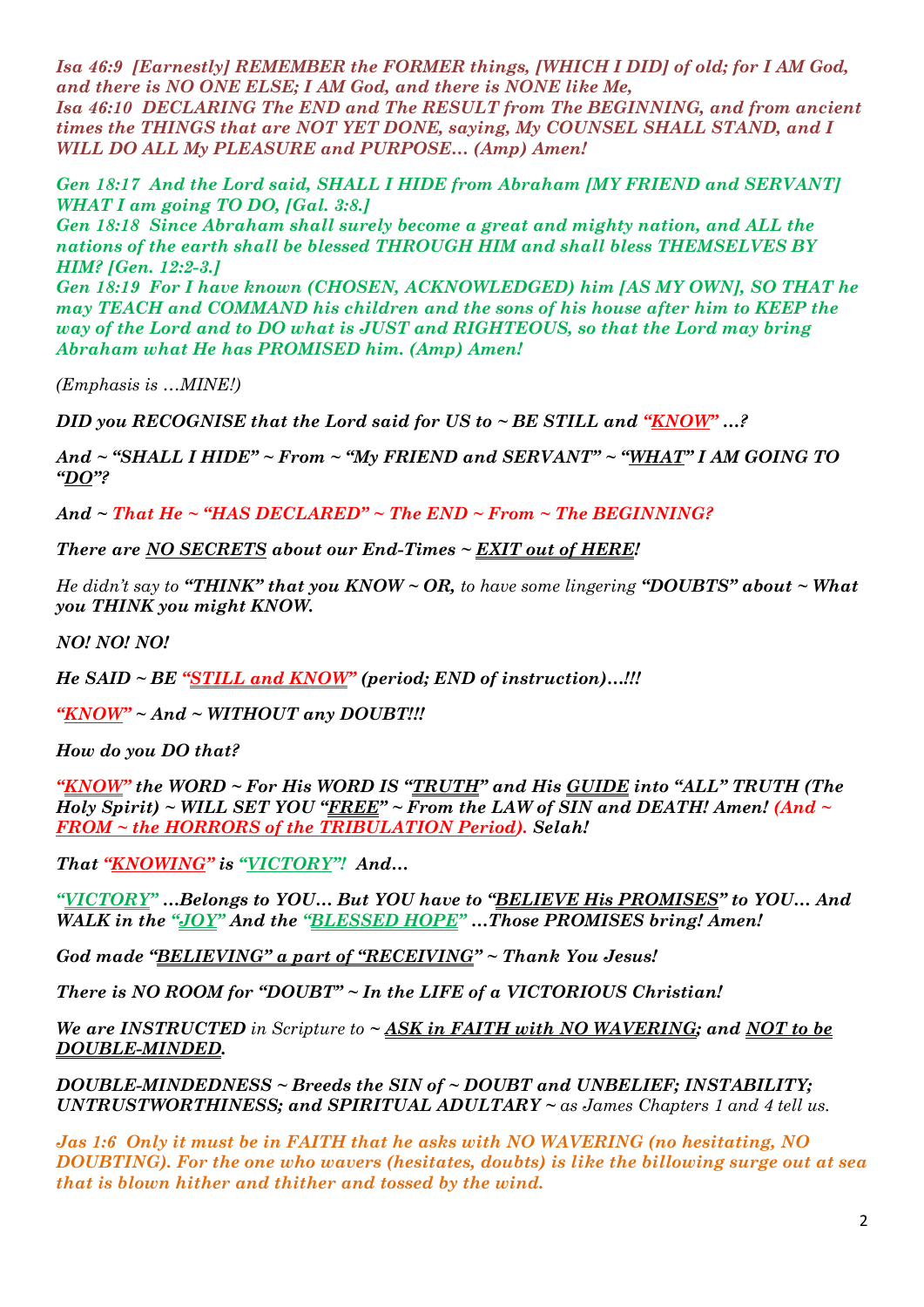*Jas 1:7 For truly, LET NOT such a person imagine that HE WILL RECEIVE ANYTHING [he asks for] from the Lord, Jas 1:8 [For being as he is] a man of TWO MINDS (hesitating, dubious, irresolute), [he is] UNSTABLE and UNRELIABLE and UNCERTAIN about EVERYTHING [he thinks, feels, decides].(Amp) Amen!*

*Jas 4:8 Come CLOSE to God and He will come CLOSE to you. [Recognize that you are] sinners, get your SOILED HANDS CLEAN; [REALIZE that you have been DISLOYAL] WAVERING individuals with DIVIDED INTERESTS, and PURIFY your HEARTS [of your SPIRITUAL ADULTARY]. (Amp) Amen!*

*DO NOT BUY the devils LIES!*

*For James 1:7 CLEARLY states ~ LET NOT such a person IMAGINE that HE WILL RECEIVE "ANYTHING" HE ASKS FOR ~ FROM the Lord.* 

*Can He put it any clearer than that?* 

*WHAT part of THAT INSTRUCTION ~ do you NOT understand?* 

*IF ~ your HANDS are NOT CLEAN and your HEART is NOT PURE… do NOT be expecting ANYTHING AT ALL ~ from God!!! Selah! (A PAUSE and PONDER moment for you).* 

*IF you WANT for YOUR PRAYERS to be HEARD, and ANSWERED ~ and BLESSINGS to flow FROM the LORD's ~ Supernatural Storehouse of Abundance ~ then you MUST "KNOW" ~ and STAND on His PROMISES ~ and WALK in the "VICTORY" those PROMISES avail you!*

*CHOSE to WALK in "VICTORY"*  $\sim$  *And let the*  $\sim$  "*OVERFLOW*" *of EVIDENCE* (your JOY)  $\sim$ *become CONTAGIOUS!!! The "JOY of the Lord" in your LIFE, SHOULD BE "CONTAGIOUS"! IT should be the obvious EVIDENCE, to ALL bystanders! And ONCE THEY SEE your JOYOUS personality, THEY should SO DESIRE ~ WHAT IT IS ~ YOU HAVE!!! JESUS ~ The Christ, and Him Crucified! The MESSAGE of The CROSS! The GOSPEL ~ OUR GOOD NEWS and BLESSED HOPE! Hallelujah!*

*The JOY of the Lord is OUR "STRENGTH"!*

*And YOUR "JOY" should be INFECTIOUSLY DESIRABLE!!!*

*And we KNOW from PAST EXPERIENCE ~ That it is PRAISE and THANKSGIVING ~ Which IS ~ THE WILL of God for you, and ~ ushers IN ~ THE BLESSINGS of God!*

*1Thess 5:18 THANK [God] in EVERYTHING [NO MATTER what the CIRCUMSTANCES may be, BE THANKFUL and GIVE THANKS], For THIS IS THE WILL of God for YOU [who are] IN Christ Jesus [the Revealer and Mediator OF THAT WILL]. (Amp) Amen!*

*DO you ~ FILL to OVERFLOWING ~ Those around you ~ With YOUR ~ OVER-ABUNDANCE of JOY?*

*IS ~ YOUR CUP "OVERFLOWING" with ~ That "BLESSED HOPE"?* 

*DO others WANT; DESIRE ~ TO BE "INFECTED" WITH your "JOY"?* 

*Do others LEAVE YOUR PRESENCE feeling REFRESHED, and JOYOUSLY "ENCOURAGED", by having fellowshipped with you? OR ~*

*DO THEY ~ Retire to their "naughty corner" feeling HEAVY of HEART, and WAITING; HOPING ~ for the HORRORS of the TRIBULATION to PASS them BY; with NO guarantees? NO Blessed HOPE???*

*AFTER ~ Spending TIME with YOU ~ WHAT?*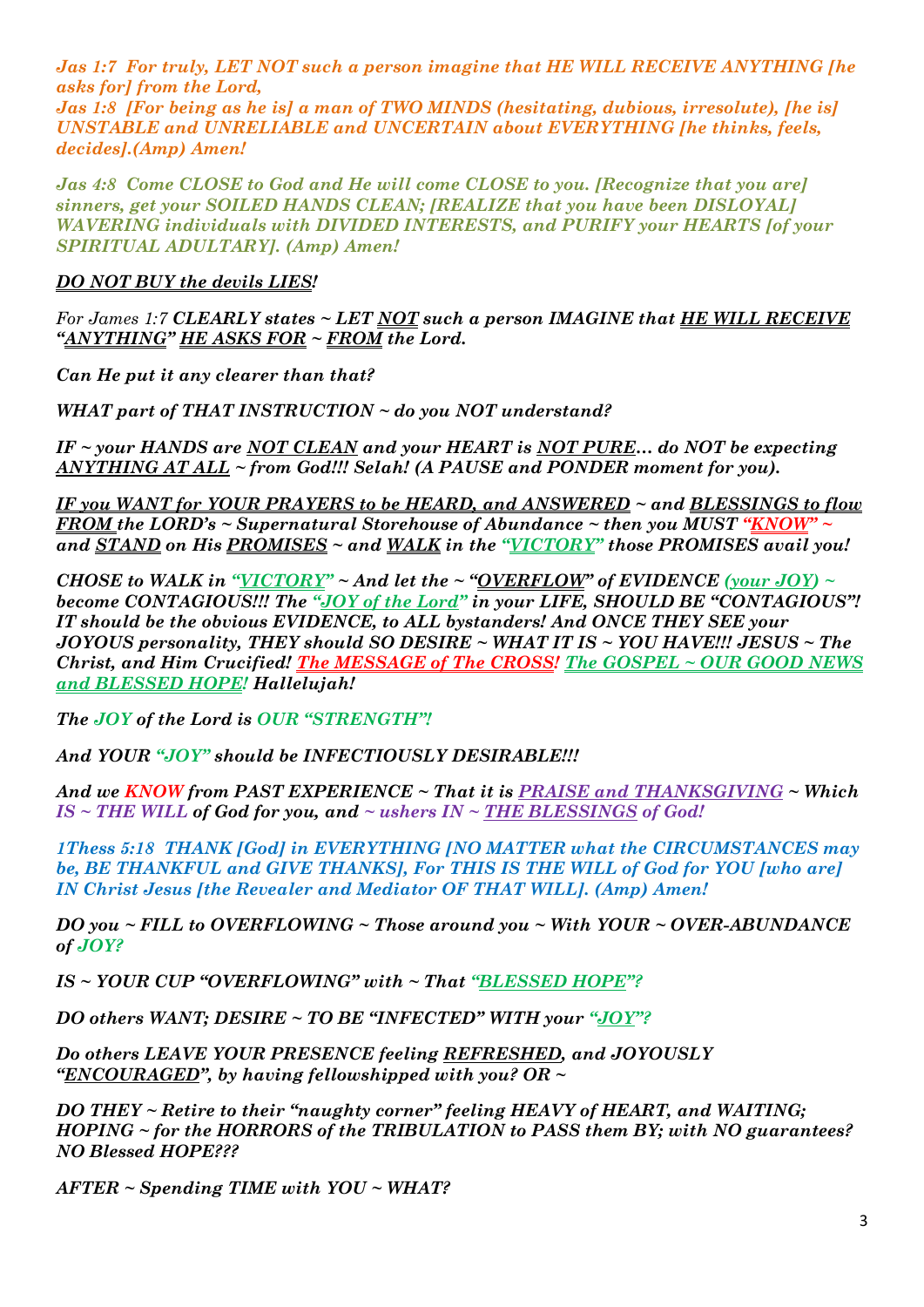*Aren't we to BE the "SALT" and "LIGHT" of this world?*

*WHILE we are HERE ~ WE ARE the "SALT" that PRESERVES the TRUTH~ And the "LIGHT" that EXPOSES the DARKNESS!!!!!*

*Don't let the DARKNESS and DOOM and GLOOM of the "TALK of the TRIBULATION" ~ WEIGH you down, and ROB you, of your JOY!* 

*Let your "SALT" PRESERVE The TRUTH of The WORD and ENCOURAGE you, and OTHERS, with His GOOD NEWS ~ of our BLESSED HOPE; of His SOON APPEARING ~ to GATHER us to Himself (The Rapture); and let your "LIGHT" EXPOSE the LIES of the devil, for exactly what they ARE ~ LIES ~ that STEEL, KILL and DESTROY ~ Our BLESSED HOPE!*

*1Th 4:18 Therefore COMFORT and ENCOURAGE one another with THESE WORDS. (Amp) Amen!* 

*(See Barnes Commentary on this verse, for extra encouragement! Awesome Indeed!)*

*We are given the task of "ENCOURAGING" ~ ONE ANOTHER ~ WITH "THESE WORDS".*

*WHAT ARE "THESE" WORDS?*

*THESE WORDS ~ ARE ~ The words of "ENCOURAGEMENT" of The "BLESSED HOPE" ~ That "HOPE" ~ which PREPARES US, for His SOON APPEARING!*

*"ENCOURAGEMENT" ~ Is the OPPOSITE ~ Of DEPRESSION …And DEPRESSION is conducive with the IDEA of having to "PREPARE FOR" and to "GO THROUGH" the HORRORS of the TRIBULATION!*  $Yep \sim That's enough to \sim DEPRESS ME TOO!!!$  *(Selah*  $\sim A$ *PAUSE and PONDER moment for you).*

*1Th 1:10 And [HOW YOU] LOOK FORWARD TO and AWAIT the COMING of His Son from heaven, Whom He raised from the dead--Jesus, WHO PERSONALLY RESCUES and DELIVERS US OUT OF and FROM the WRATH [bringing punishment] which is coming [upon the IMPENITENT] and DRAWS US TO Himself [investing us with all the privileges and rewards of the new life in Christ, the Messiah].(Amp) Amen!*

*PLEASE PRAY for ALL of those ~ Whom you know and see ~ LACK "that" PRECIOUS "JOY" and "BLESSED HOPE" ~ Of His "SOON APPREARING"!* 

*This ~ "SOON APPEARING" is KNOWN AS ~ The RAPTURE of The Church; OR ~ The RAPTURE of The Bride of Christ! And it is "THE RAPTURE" ~ that He PERSONALLY uses to RESCUE US, and DELIVER US, "OUT OF" and "FROM" ~ The WRATH of the TRIBULATION ~ Which this verse above, describes as ~ COMING ~ For ~ Those of DISOBEDIENCE and UNREPENTANCE (the impenitent)! Whoohoo! Maranatha!*

*The RAPTURE ~ is the "GATHERING TOGETHER in the CLOUDS" (to "BE WITH Him") ~ His LONGED FOR BRIDE! NOWHERE in Scripture does it say that ~ The Lord WILL put His feet on the EARTH ~ UNTILL ~ The Second Coming ~ at the TIME of Judgement, AFTER ~ The SEVEN years of TRIBULATION ~ when He will SET His FEET (STAND) on the Mount of Olives, and set the world in motion, for His thousand year Millennial Reign (with us; for He says, we COME BACK WITH Him).*

*We have MANY Brothers and Sisters who ~ FOR LACK of KNOWLEDGE of Scriptural TRUTH; have been deceived by the ploys of the enemy, and ~ Are PREPARING themselves (and sadly, OTHERS also) for the HORRORS of The TRIBULATION Years. Is there ANY WONDER there is LITTLE …to NO JOY …in their Messages, or Conversations. I would be depressed TOO ~ IF I THOUGHT for a minute; that HORRIFIC tragedy, of the TRIBULATIONS ~ Prophetic Proportions, was waiting ~ ahead for ME. WOW! DEPRESSING Indeed!*